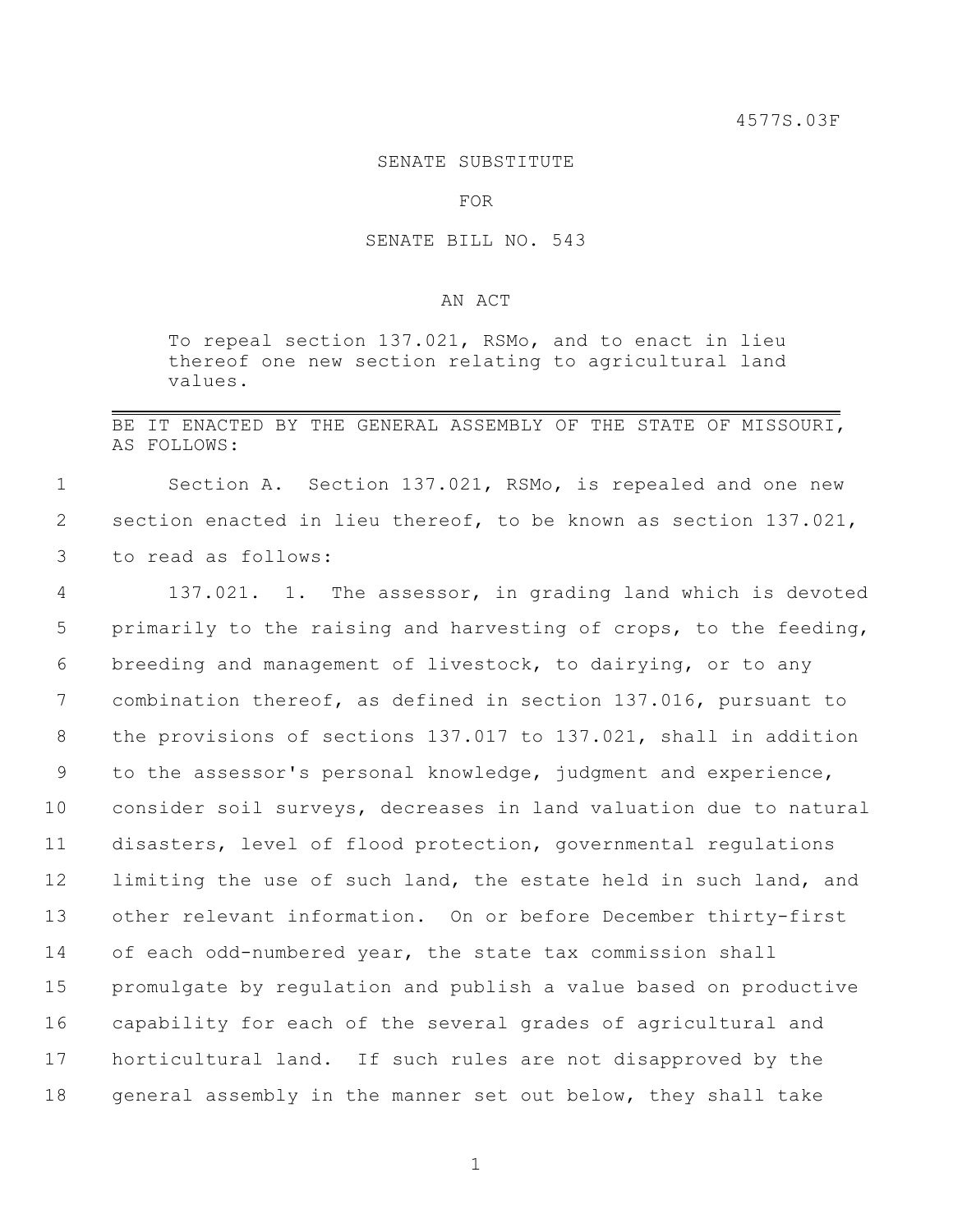effect on January first of the next odd-numbered year. Such values shall be based upon soil surveys, soil productivity indexes, production costs, crop yields, appropriate capitalization rates and any other pertinent factors, all of which may be provided by the college of agriculture of the University of Missouri, and shall be used by all county assessors in conjunction with their land grades in determining assessed values. Any regulation promulgated pursuant to this subsection shall be deemed to be beyond the scope and authority provided in this subsection if the general assembly, within the first sixty calendar days of the regular session immediately following the promulgation of such regulation, by concurrent resolution, shall disapprove the values contained in such regulation. If the general assembly so disapproves any regulation promulgated pursuant to this subsection, the state tax commission shall continue to use values set forth in the most recent preceding regulation promulgated pursuant to this subsection.

 2. When land that is agricultural and horticultural property, as defined in section 137.016, and is being valued and assessed for general property tax purposes pursuant to the provisions of sections 137.017 to 137.021 becomes property other than agricultural and horticultural property, as defined in section 137.016, it shall be reassessed as of the following January first.

 3. Separation or split-off of a part of the land which is being valued and assessed for general property tax purposes pursuant to the provisions of sections 137.017 to 137.021, either 28 by conveyance or other action of the owner of the land, so that